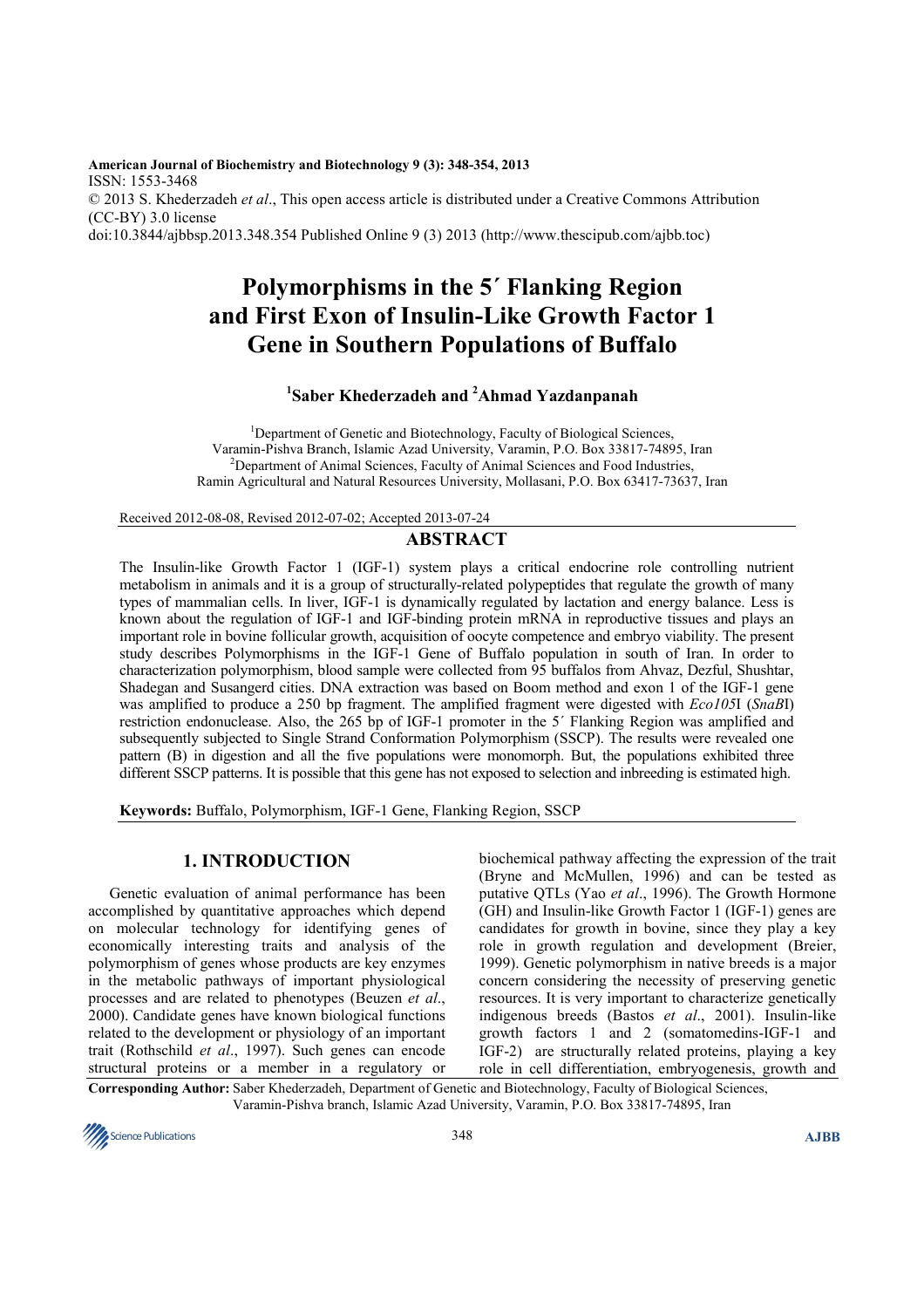regulation of metabolism. IGF1 and IGF2 were first identified by Salmon and Daughaday (1956; 1957) and designated 'sulphationfactor' due to their ability to incorporate sulphate into ratcartilage in vitro. They were also known as Non-Suppressible Insulin-Like Activity (NSILA) I and II (Froesch *et al*., 1963). A decade later, the terms sulphation factor and NSILA were replaced by the term 'somatomedin'(Daughaday *et al*., 1972) and subsequently they were renamed 'IGFs 1 and 2' due to their structural similarity with insulin and their growthpromoting activities (Rinderknecht and Humbel, 1976a; 1976b). IGF1 is one of two ligands of the IGF family (Hwa *et al*., 1999; Spicer, 2004). The established components of the IGF system also include two receptors, six high-affinity IGF-Binding Proteins (IGFBPs) and IGFBP proteases (Giudice, 1995; Hwa *et al*., 1999; Spicer, 2004). Furthermore, another group of low-affinity binding proteins, known as IGFBP-related proteins (IGFBP-rPs), belongs to the IGF family. However, no final nomenclature has been agreed for these proteins, as several research groups have identified the same protein and each group has used a different nomenclature (Hwa *et al*., 1999; Rosenfeld *et al*., 2001). Potential receptors for IGFBP(s) and IGFBP-RP (s) have also been reported to be part of the IGF family (Hwa *et al*., 1999) (**Table 1**). Due to similarities in structure and sharing intracellular signalling cascades with other members of the IGF system, insulin, its receptor and a hybrid insulin/IGF receptor are also considered to be part of the IGF superfamily (Jones and Clemmons, 1995; Monget and Martin, 1997; McCusker, 1998; Poretsky *et al*., 1999; Butler and Roith, 2001; Juul, 2003). Insulin-like Growth Factor I (IGF1) is known to play an important role in various aspects of muscle growth and development (Davis and Simmen, 2006). Due to the effect of IGF1 on the hypertrophy of muscle cells, muscle fibre diameter can be affected by IGF1 (Musaro *et al*., 2001). Since increasing muscle fibre diameter may decrease tenderness, it can be postulated that IGF1 may also affect tenderness by increasing the size of the muscle fibres (Koohmaraie *et al*., 1995). The aim of this study was to investigate relationship between DNA polymorphisms in the IGF1 gene and tenderness and muscle development. IGF-1 is a polypeptide of the molecular weight 7.5 kDa built of 70 amino acids (Daughaday and Rotwein, 1989). The amino acid sequence of IGF-1 is identical in humans, cattle, dogs and pigs (Nixon *et al*., 1999). In humans the IGF-1 gene contains 6 exons and is about 90 kbp-long (Rotwein *et al*., 1986; Steenbergh *et al.*, 1991). Due to an alternative splicing of exons 1 and 2, two different transcripts are formed: The one with exon 1 containing 1155 nucleotides (nt), while the other one, with exon 2, is shorter and contains 750 nt.

Table 1. The insulin-like growth factor superfamily (Velazquez *et al*., 2009)

|                | $\frac{1}{2}$       |                                  |
|----------------|---------------------|----------------------------------|
| Ligands        |                     | Receptors                        |
| IGF1           |                     | Type 1 IGF receptor              |
| IGF2           |                     | Type 2 IGF or IGF $2/$           |
|                |                     | mannose-6-phosphate              |
| <b>Binding</b> | Binding             | $(IGF2/M6P)$ receptor            |
| protein        | protein proteases   | Binding protein-related proteins |
|                |                     | IGFBP-rP1 a                      |
| IGFBP1         | IGFBP2 proteases    | (IGFBP7/MAC25/TAF/PSF            |
| IGFBP2         | IGFBP3 proteases    | IGFBP-rP2 a (CTGF                |
| IGFBP3         | IGFBP4 proteases    | IGFBP-rP3 a (NovH)               |
| IGFBP4         | IGFBP5 proteases    | IGFBP-rP4 a (CYR61)              |
| IGFBP5         |                     | IGFBP-rP5 a (L56/HTRA1)          |
| IGFBP6         |                     | IGFBP-rP6 a (ESM1                |
|                | Potential receptors | $IGFBP-rP7a$                     |
|                | IGFBP(s)            | $(rcOP-1/WISP2/CTGF-L)$          |
|                | $IGFBP-rP(s)$       | IGFBP-rP8 a (ELM1/WISP1)         |
|                |                     | IGFBP-rP9 a (WISP3               |

Production of these transcripts is controlled by two different promoters both containing canonical regulatory sequences-TATA-box and CCAAT-box (Jansen *et al*., 1991). It was shown that transcripts of both classes are differentially expressed in various tissues, being, however, most abundant in liver (Wang *et al*., 2006). In vertebrates, the Insulin-Like Growth Factor 1 (IGF1) or somatomedin gene plays a key role in various physiological and metabolic processes, where IGF1 and growth hormone or somatotrophin is involved in the somatotropic axis. IGF1 is a mediator of many biological effects; for example, it increases the absorption of glucose, stimulates my genesis, inhibits apoptosis, participates in the activation of cell cycle genes, increases the synthesis of lipids, stimulates the production of progesterone in granular cells and intervenes in the synthesis of DNA, protein, RNA and in cell proliferation (Etherton, 2004). The bovine IGF1 gene was mapped on chromosome 5, in the centimorgan 73.5 (Grosse *et al*., 1999). The provisional nucleotide sequence is approximately 72 kb (ID number 281239). In humans, pigs, goats, rats and chickens, the IGF1 nucleotide sequence is about 70-90 kb (Rose, 2002). Exon number is different between species; for example, goats, pigs and sheep have 1-6 exons (Mikawa *et al*., 1995) and humans and rats 1-5 (Rotwein *et al*., 1986). The IGF-1 gene is extremely conserved among species and few polymorphisms are described. The presence of a microsatellite at the promoter region of this gene in bovine, human and horse allows to analyze genetic variations related to this locus (Kirkpatrick, 1992). Evidence of selection effects on allele frequencies at these two loci was found in the traditional lineage of Canchim (Regitano *et al*., 1999). Nucleotide sequence

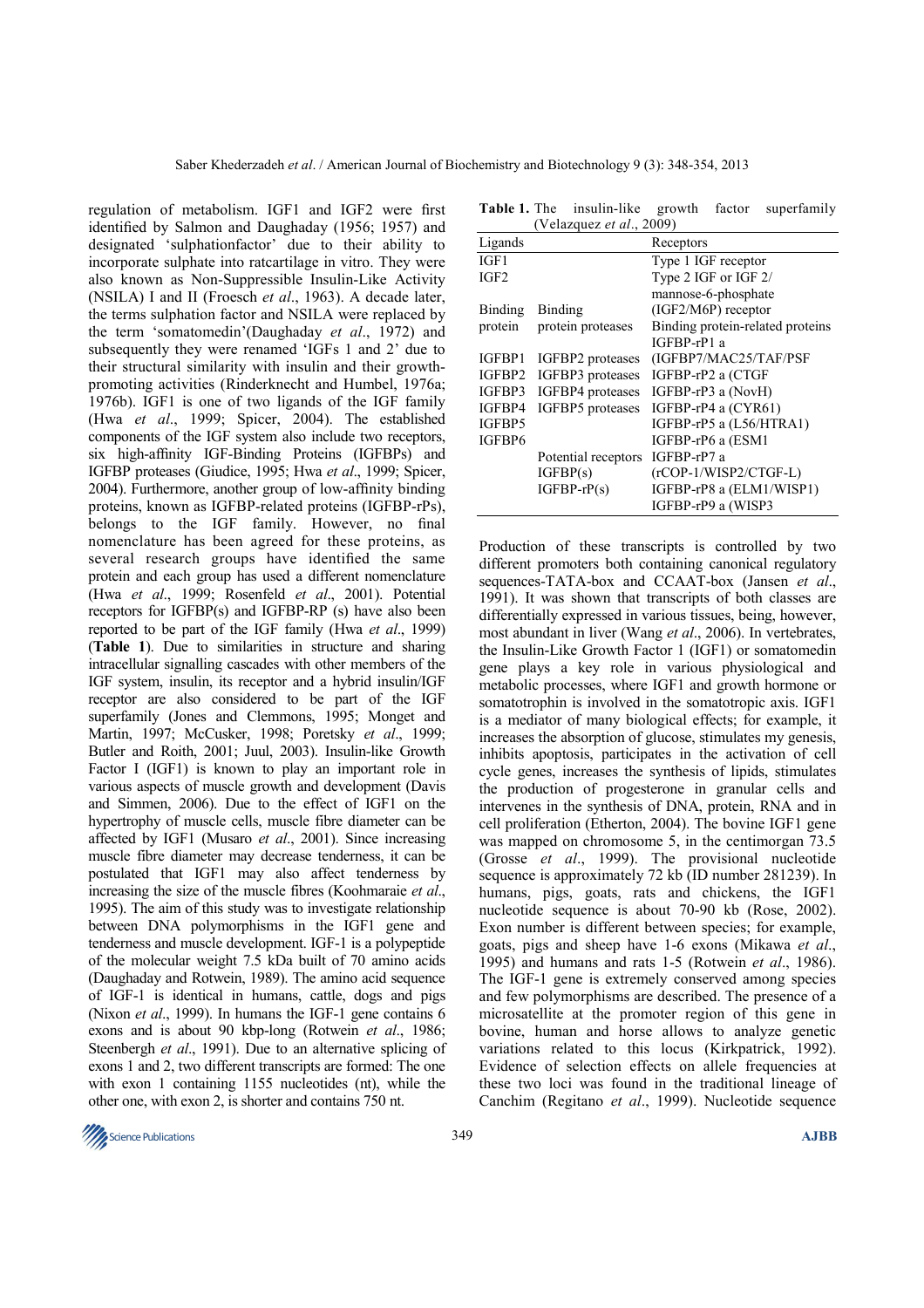polymorphisms were identified in the bovine IGF-1 gene and their correlations with animals' growth rate and meat performance traits were found. The Short Tandem Repeat (STR) polymorphism in the 5'-flanking region and the Single Strand Conformation Polymorphism (SSCP) in intron 3 of the IGF-1 were reported by Kirkpatrick (1992). In Hereford cattle the STR polymorphism was shown to be associated with body weight at birth and at weaning and with the growth rate (Moody *et al*., 1996). Such associations were not found in other beef breeds (Curi *et al*., 2005). The SSCP in the 5'-flanking region of IGF-1 was found by Ge *et al*. (1997) in Angus cattle. This polymorphism was then identified as T/C transition, also recognizable as RFLP-*SnaB*I (Ge *et al*., 2001). Two alleles and three genotypes were found. Allele A (with nt T at position-472) appeared significantly more frequent than allele B (with nt C) in a group of animals selected for the high IGF-1 content of blood. However, the BB genotype (with nucleotides CC) was found to be associated with higher body weight at weaning (Li *et al*., 2004). No association was found between IGF-1 RFLP-*SnaB*I and dairy production traits in Holstein cattle (Hines *et al*., 1998). Two polymorphisms in the IGF-1 were reported by Lien *et al*. (2000) in Norwegian cattle: The TTTG insertion/deletion (InDel) in intron 4 and the RFLP-DpnI in intron 5. However, the effects of these polymorphisms on beef or milk production traits were not investigated. The objective of the present study was to investigate in the 5´ Flanking Region and exon 1 of IGF-1 Gene in southern populations of Iranian Buffalo in Khuzestan province of IRAN using PBR (PCR Based RFLP) and SSCP technique.

#### **2. MATERIALS AND METHODS**

#### **2.1. Animals and Sampling**

 In current study, Random blood samples were collected from 95 Buffalos from five populations involve: Ahvaz, Shadegan, Susangerd, Dezful and Shushtar cities in Khuzestan province of Iran (**Fig. 1**). Approximately, 3 ml blood sample was gathered from venom in EDTA tube and was transferred to-20°C freezer.

#### **2.2. DNA Extraction and PCR Amplification**

 Genomic DNA was isolated by using DNA Extraction Kit (Diatom) and was based on Boom *et al*. (1989) method. Quantity was determined by measuring the absorbance at 260 nm and the concentration, purity and quality were determined by measuring the absorbance at 260/280 nm and 230/260 ratios using a



NanoDropTM 1000 spectrophotometer (Thermo Scientific). DNA extractions were appropriately labeled and stored at-20°C for analysis. The study was concentrated on a 250 bp fragment of IGF-1 gene spanning over exon 1. Primer sequences for PCR were established by Ge *et al*. (1997; 2001) (**Table 2**). The PCR reaction volume of 25  $\mu$ L contained approximately 100 ng of genomic DNA, 1unit Taq DNA Polymerase, 1×PCR Buffer, 1.5 mM MgCl2, 200 µM dNTPs and 0.3 pMol of each primer. Amplification conditions included an initial denaturation at 95°C for 5 min, followed by 35 cycles at 94°C for 30 s, 63°C for 30 s and 72°C for 40 s, followed by a final extension at 72°C for 5 min.

#### **2.3. Enzyme Digestion**

The amplified fragment was digested with *Eco105*I (*SnaB* I). The digestion reaction contained by 5 µL of PCR product, 2 µL Buffer 10×, 5 U of *Eco105*I (*SnaB* I) and  $H_2O$  up to a total volume of 20  $\mu$ L then were incubated at 37°C for 12-16 h. The digestion products were electrophoresed on 2% agarose gel in 0.5×TBE and visualized by ethidium bromide staining for 40 min at 100 V. The Statistical analysis was calculated using Popgene32 software (version 1.31).



**Fig. 1.** Geographical location of the populations studied

|  |  | <b>Table 2.</b> Primer used in the amplification in the bovine IGF1 gene |  |
|--|--|--------------------------------------------------------------------------|--|
|  |  |                                                                          |  |

|               | Primer                     | PCR product |                  |
|---------------|----------------------------|-------------|------------------|
| Primer        | sequence                   | size (bp)   | Reference        |
| <b>IGF677</b> | <b>ATTACAAAG</b>           |             |                  |
|               | <b>CTGCCTGCCCC</b>         |             |                  |
| <b>IGF897</b> | <b>ACCTTACCC GTATG 250</b> |             | Ge et al. (2001) |
|               | AAAGGAATATACGT             |             |                  |
| <b>IGF677</b> | GGGGCAGGC                  |             |                  |
|               | <b>AGCTTTGTAAT</b>         |             |                  |
|               | <b>TCACATCTGCTAA</b>       |             |                  |
| <b>IGF917</b> | <b>TACACCTTACCCG</b>       | 265         | Ge et al. (1997) |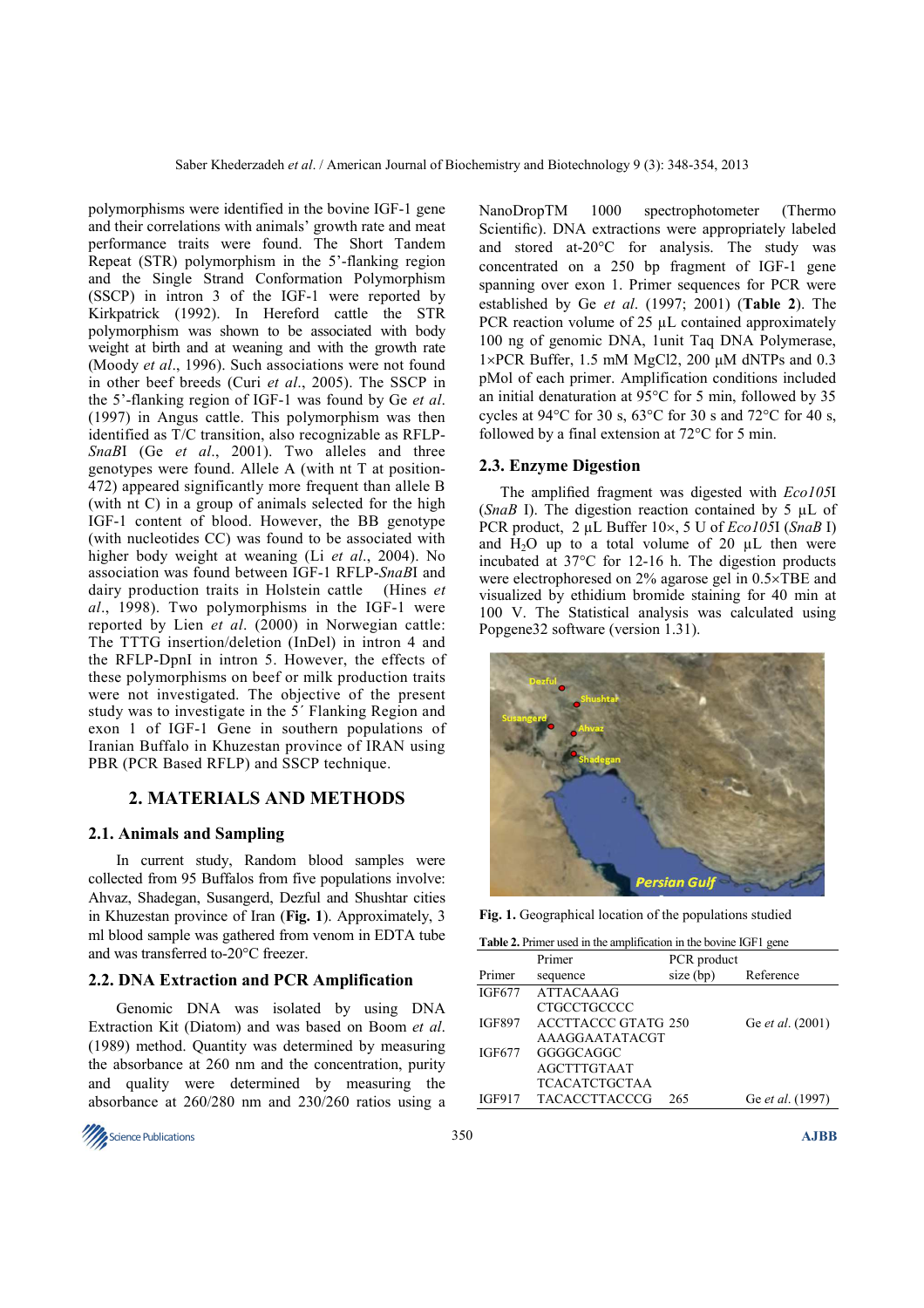## **2.4. Single-strand Conformational Polymorphism Analysis (SSCP)**

For SSCP analysis, 5 ml of PCR product and 10 mL of diluting dye were denatured at 95°C for 10 min and immediately plunged into ice for 5 min. The dilution was loaded on to a 12% polyacrylamide gel with 10% glycerol. The gel was run at a constant voltage of 250 V at 20°C for 24 h and gels were silver stained.

#### **3. RESULTS**

The amplified of promoter in the 5´ Flanking Region and exon 1 of IGF-1 Gene resulted in a DNA fragment with 250bp and 265bp with PCR technique (**Fig. 2**). Analysis of exon 1: The results were revealed one pattern (B) in digestion, resulting in one genotype and all the five populations were monomorph. one allele (B) was observed, The *Eco105*I (*SnaB* I) indicated single restriction pattern in all the populations of buffalo and it didn't produce digestion fragments pattern (bands of approximately 226 and 23 bp) in southern populations of Iranian buffalo. This study had no impact which agrees with the results obtained in cattle with similar gene locus of IFG-1 (Laureano *et al*., 2006). The animals with one allele were assigned with BB genotype (**Fig. 3**). A and B allele frequencies were 0.0000 and 1.0000, respectively. The high frequency of the B allele suggests that this allele Variant might have been favored by selection for production traits. The observed Homozygosity and heterozygosity were 1.000 and 0.000, respectively (**Table 3**). Analysis of promoter in the 5´ Flanking Region: The PCR-SSCP analysis revealed three distinct patterns (**Fig. 4**).



**Fig. 2.** PCR products of IGF-1 (Size obtained: 250 bp)



**Fig. 3.** IGF-1genotyping by PBR method (2% agaros gel)

All the five populations, the means of frequencies were 47.5% for pattern 1, 41% for pattern 2, 11.5% for pattern 3. We observed most frequency in pattern of 1 and low frequency in pattern 3. This study had impact which agrees with the results obtained in bufallo with similar locus of IFG-1 (Fatima *et al*., 2009).

## **4. DISCUSSION**

Candidate genes have known biological functions related to the development or physiology of an important trait. Such genes can encode structural proteins or a member in a regulatory or biochemical pathway affecting the expression of the trait (Bryne and McMullen, 1996) and can be tested as putative QTLs (Yao *et al*., 1996). The study by Ge *et al*. (2001) characterizes a G→A transition polymorphism within an *Eco130*I site of intron 3 of the IGF1 gene in swamp buffaloes (*Bubalus b. bubalis kerebau*). Polymorphisms in the bovine IGF-I gene are associated with circulating IGF-I concentrations and growth traits. Growth in animals is controlled by a complex system, in which the somatotropic axis plays a key role. Genes that operate in the somatotropic axis are responsible for the postnatal growth, mainly GH that acts on the growth of bones and muscles mediated by IGF-1 (Sellier, 2000).



**Fig. 4.** The distinct patterns of SSCP analysis

**Table 3.** The Homozygosity and heterozygosity in different

|           | regions |              |                |
|-----------|---------|--------------|----------------|
| Regions   |         | Homozygosity | Heterozygosity |
| Ahvaz     |         | 1.000        | 0.000          |
| Dezfol    |         | 1.000        | 0.000          |
| Shushtar  |         | 1.000        | 0.000          |
| Shadegan  |         | 1.000        | 0.000          |
| Susangerd |         | 1.000        | 0.000          |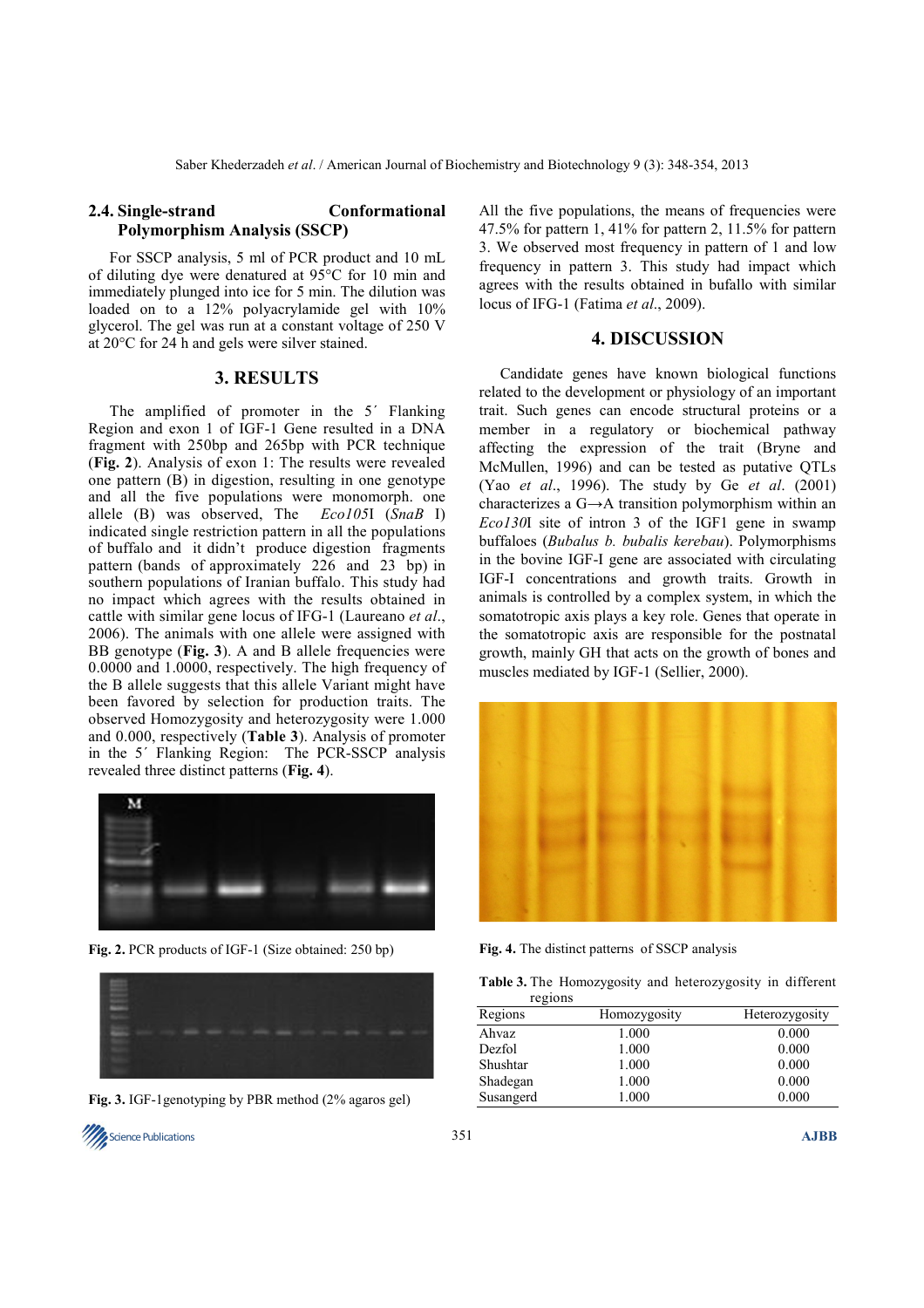Saber Khederzadeh *et al*. / American Journal of Biochemistry and Biotechnology 9 (3): 348-354, 2013

## **5. CONCLUSION**

The southern populations of Iranian Buffalo showed a low degree of genetic diversity for the IGF-1 locus. Also, random genetic drift can be one of the causes of the homozygosity. Although we observed the low variability for exon 1 but there was high degree of genetic diversity for the 5´ Flanking Region of IGF-1 gene. In the other hand, this data provide evidence that buffalo populations have a good polymorphism for some gene, which opens interesting prospects for future selection programs, especially marker assistant selection between different genotypes of different locus and milk, gain and meat traits. The genetic variation of 265 bp fragment used in Present Results showed that PCR-RFLP (PBR) is appropriate tools for evaluating genetic variability.

## **6. ACKNOWLEDGMENT**

The current study was supported by Faculty of Animal Sciences and Food Industries, Ramin Agricultural and Natural Resources universities.

#### **7. REFERENCES**

- Bastos, E., A. Cravador, J. Azevedo and H. Guedes, 2001. Single strand conformation polymorphism (SSCP) detection in six genes in Portuguese sheep breeds Churra da terra Quente. Biochtechnol. Agron. Soc. Environ., 5: 7-15.
- Beuzen, N.D., M.J. Stear and K.C. Chang, 2000. Molecular markers and their use in animal breeding. Vet. J., 160: 42-52. PMID: 10950134
- Boom, R., Sol C.J.A., Salimans M.M.M., Jansen C L., 1989. Rapid and simple method for purification of nucleic acids. J. Clin. Microbiol., 28: 495-503. PMID: 1691208
- Breier, B.H., 1999. Regulation of protein and energy metabolism by the somatotropic axis. Domest, Anim. Endocrinol., 17: 209-218. PMID: 10527124
- Bryne, P.F. and M.D. McMullen, 1996. Defining genes for agricultural traits: QTL analyses and the candidate gene approach. Probe, 7: 24-27.
- Butler, A.A. and D.L. Roith, 2001. Control of growth by the somatropic axis: Growth hormone and the insulin-like growth factors have related and independent roles. Annu. Rev. Physiol., 63: 141- 164. PMID: 11181952
- Curi, R.A., H.N.D. Oliveira, A.C. Silveira, C.R. Lopes, 2005 . Effects of polymorphic microsatellites in the regulatory region of IGF1 and GHR on growth and carcass traits in beef cattle. Anim. Genet., 36: 58-62. PMID: 15670132
- Daughaday, W.H. and P. Rotwein, 1989. Insulin-like growth factors I and II. Peptide messenger ribonucleic acid and gene structures, serum and tissue concentrations. Endocr. Rev., 10: 68-91. PMID: 2666112
- Daughaday, W.H., K. Hall, M.S. Raben, W.D.J. Salmon and J.L.V.D. Brande *et al*., 1972. Somatomedin: Proposed designation for sulphation factor. Nature, 235: 107-107. PMID: 4550398
- Davis, M.E. and R.C.M. Simmen, 2006. Genetic parameter estimates for serum insulin-like growth factor I concentrations and body weight and weight gains in Angus beef cattle divergently selected for serum insulin-like growth factor I concentration. J. Anim. Sci., 84: 2299-2308. DOI: 10.2527/jas.2005-567
- Etherton, T.D., 2004. Somatotropic function: The somatomedin hypothesis revisited. J. Anim. Sci., 82: E239-E244. PMID: 15471803
- Fatima, S., S.M. Bhatt, C.D. Bhong, D.N. Rank and C.G. Joshi, 2009. Genetic polymorphism study of igf-i gene in buffaloes of gujarat. Buffalo Bull., 28: 159-164.
- Froesch, E.R., H. Buorgi, E.B. Ramseier, P. Bally and A. Labhart, 1963. Antibody-suppressible and nonsuppressible insulin-like activities in human serum and their physiologic significance. An insulin assay with adipose tissue of increased precision and specificity. J. Clin. Invest., 42: 1816-1834. DOI: 10.1172/JCI104866
- Ge, W., M.E. Davis and H.C. Hines, 1997. Two SSCP alleles detected in the 5'-flanking region of the bovine IGF-1 gene. Anim. Genet., 28: 155-156. PMID: 9172322
- Ge, W., M.E. Davis, H.C. Hines, K.M. Irvin and R.C.M. Simmen 2001. Associations of a genetic marker with blood serum insulin-like growth factor-1 concentration and growth traits in Angus cattle. J. Anim. Sci., 79: 1757-1762. PMID: 11465363
- Giudice, L.C., 1995. The insulin-like growth factor system in normal and abnormal human ovarian follicle development. Am. J. Med., 98: 48S-54S. PMID: 7825641
- Grosse, W.M., S.M. Kappes, W.W. Laegreid and J.W. Keele, 1999. Single Nucleotide Polymorphism (SNP) discovery and linkage mapping of bovine cytokine genes. Mamm. Genome., 10: 1062-1069. PMID: 10556424

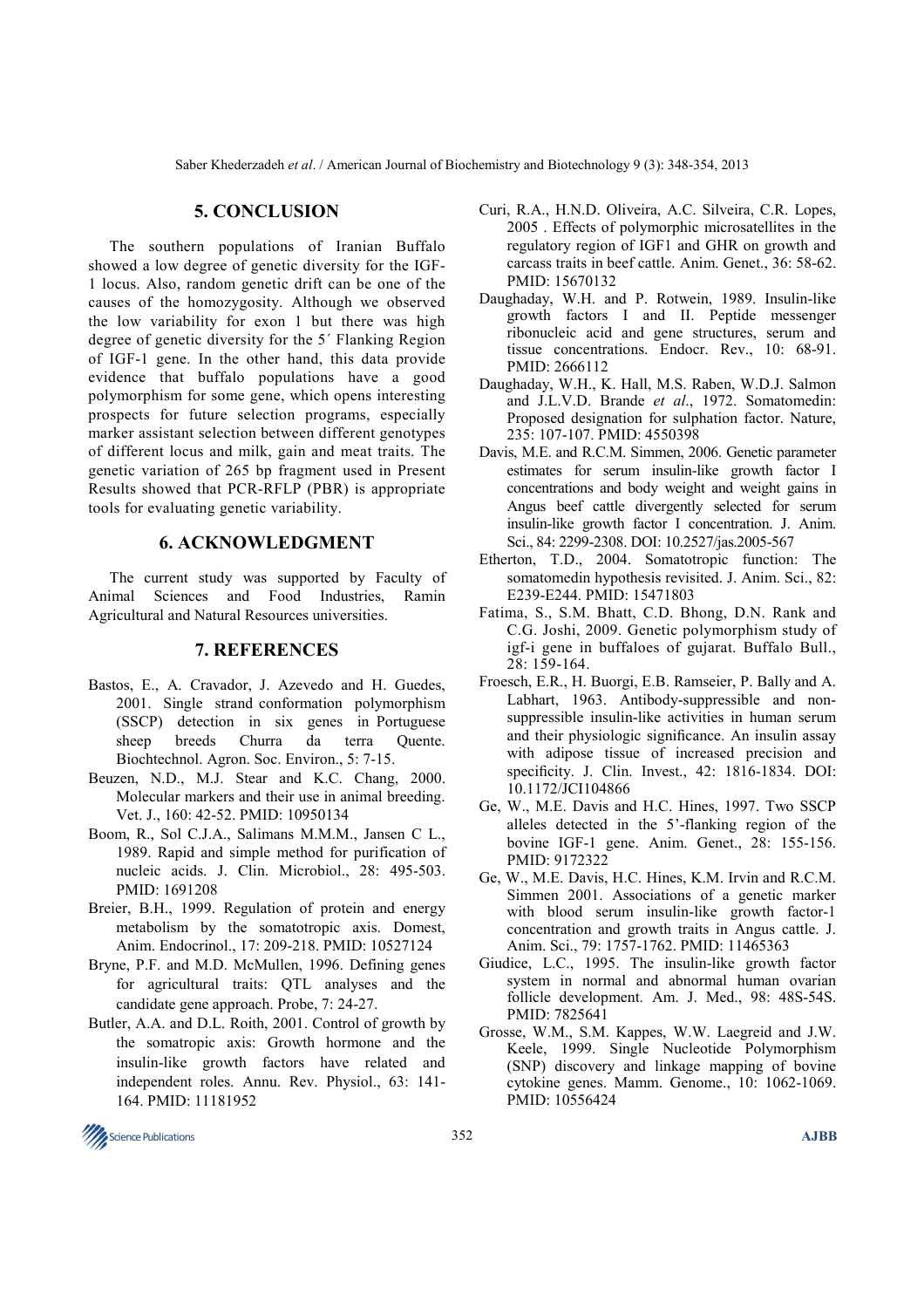Saber Khederzadeh *et al*. / American Journal of Biochemistry and Biotechnology 9 (3): 348-354, 2013

- Hines, H.C., W. Ge, Q. Zhao and M.E. Davis, 1998. Association of genetic markers in growth hormone and insulin-like growth factor I loci with lactation traits in Holsteins. Anim. Genet., 29: 69-69.
- Hwa, V., Y. Oh and R.G. Rosenfeld, 1999. The insulinlike growth factor-binding protein (IGFBP) superfamily. Endocrine Rev., 20: 761-787. PMID: 10605625
- Jansen, E., P.H. Steenbergh, D. Leroith, J.C.T. Roberts and J.S. Sussenbach, 1991. Identication of multiple transcription start sites in the human insulin-like growth factor I gene. Mol. Cellular Endocrinol., 78: 115-125. PMID: 1936520
- Jones, J.I. and D.R. Clemmons, 1995. Insulin-like growth factors and their binding proteins: Biological actions. Endocr. Rev., 16: 3-34. PMID: 7758431
- Juul, A., 2003. Serum levels of insulin-like growth factor I and its binding proteins in health and disease. Growth Horm. IGF Res., 13: 113-170. PMID: 12914749
- Kirkpatrick, B.W., 1992. Identification of a conserved microsatellite site in the porcine and bovine insulinlike growth factor-I gene 5' flank. Anim. Genet., 23: 543-548. PMID: 1492707
- Koohmaraie, M., S.D. Shackelford, T.L. Wheeler, S.M. Lonergan and M.E. Doumit, 1995. A muscle hypertrophy condition in lamb (callipyge): Characterization of effects on muscle growth and meat quality traits. J. Anim. Sci., 73: 3596-3607.
- Laureano, M.M., A.R. Otaviano, R.B, Costa, A.L. Lima, A.K. Salman and H. Tonhati *et al*., 2006. Characterization of polymorphisms within insulinlike growth factor-I and prolactin genes of three groups of Nellore heifers. Proceedings of the 8th World Congress on Genetics Applied to Livestock Production. 13-18-2006, Belo Horizonte, Minas Gerais, Brazil, pp: 10-10.
- Li, C., J. Basarab, W.M. Snelling, B. Benkel, B. Murdoch and C. Hansen *et al*., 2004. Assessment of positional candidate genes myf5 and IGF1 for growth on bovine chromosome 5 in commercial lines of Bos taurus. J. Anim. Sci., 82: 1-7. PMID: 14753343
- Lien, S., A. Karlsen, G. Klemetsdal, D.I. Vage, I. Olsaker and H. Klungland *et al*., 2000. A primary screen of the bovine genome for quantitative trait loci affecting twinning rate. Mammalian, Genome, 11: 877-882. DOI: 10.1007/s003350010180
- McCusker, R.H., 1998. Controlling insulin-like growth factor activity and the modulation of insulin-like growth factor binding protein and receptor binding. J. Dairy Sci., 81: 1790-1800. PMID: 9684185
- Mikawa, S., G. Yoshikawa, H. Aoki, Y. Yamano, *et al*. 1995. Dynamic aspects in the expression of the goat Insulin-like Growth Factor-I (IGF-I) gene: Diversity in transcription and post-transcription. Biosci. Biotechnol. Biochem., 59: 87-92. PMID: 7765981
- Monget, P. and G.B. Martin, 1997. Involvement of insulin-like growth factors in the interactions between nutrition and reproduction in female mammals. Hum. Reprod., 12: 33-52. PMID: 9403320
- Moody, D.E., D. Pomp, S. Newman and M.D. Macneil, 1996. Characterization of DNA polymorphisms in three populations of Hereford cattle and their associations with growth and maternal EPD in line 1 Herefords. J. Anim. Sci., 74: 1784-1793. PMID: 8856432
- Musaro, A., K. McCullagh, A. Paul, L. Houghton and G. Dobrowolny, 2001. Localized Igf-1 transgene expression sustains hypertrophy and regeneration in senescent skeletal muscle. Natu. Genet., 27: 195-200. DOI: 10.1038/84839
- Nixon, A.J., B.D.B. Toland and L.J. Sandell, 1999. Primary nucleotide structure of predominant and alternate splice forms of equine insulin-like growth factor I and their gene expression patterns in tissues. Am. J. Vet. Res., 60: 1234-1241. PMID: 10791936
- Poretsky, L., N.A. Cataldo, Z. Rosenwaks and L.C. Giudice, 1999. The insulin-related ovarian regulatory system in health and disease. Endocrine Rev., 20: 535-582. DOI: 10.1210/er.20.4.535
- Regitano, L.C.A., J.L. Azevedo, R. Vencovsky, I.U. Packer and P.F. Barbosa *et al*., 1999. Selection for breed-specific growth hormone and IGF-1 alleles in a synthetic beef cattle cross, Canchim. Genet. Mol. Biol., 22: 531-537. DOI: 10.1590/S1415- 47571999000400011
- Rinderknecht, E. and R.E. Humbel, 1976a. Polypeptides with nonsuppressible insulin-like and cell-growthpromoting activities in human serum: Isolation, chemical characterization and some biological properties of forms I and II. Proc. Natl. Acad. Sci. USA., 73: 2365-2369. PMID: 1065887
- Rinderknecht, E. and R.E. Humbel, 1976b. Aminoterminal sequences of two polypeptides from human serum with nonsuppressible insulin-like and cellgrowth-promoting activities: Evidence for structural homology with insulin B chain. Proc. Natl. Acad. Sci. USA., 73: 4379-4381. PMID: 1069990